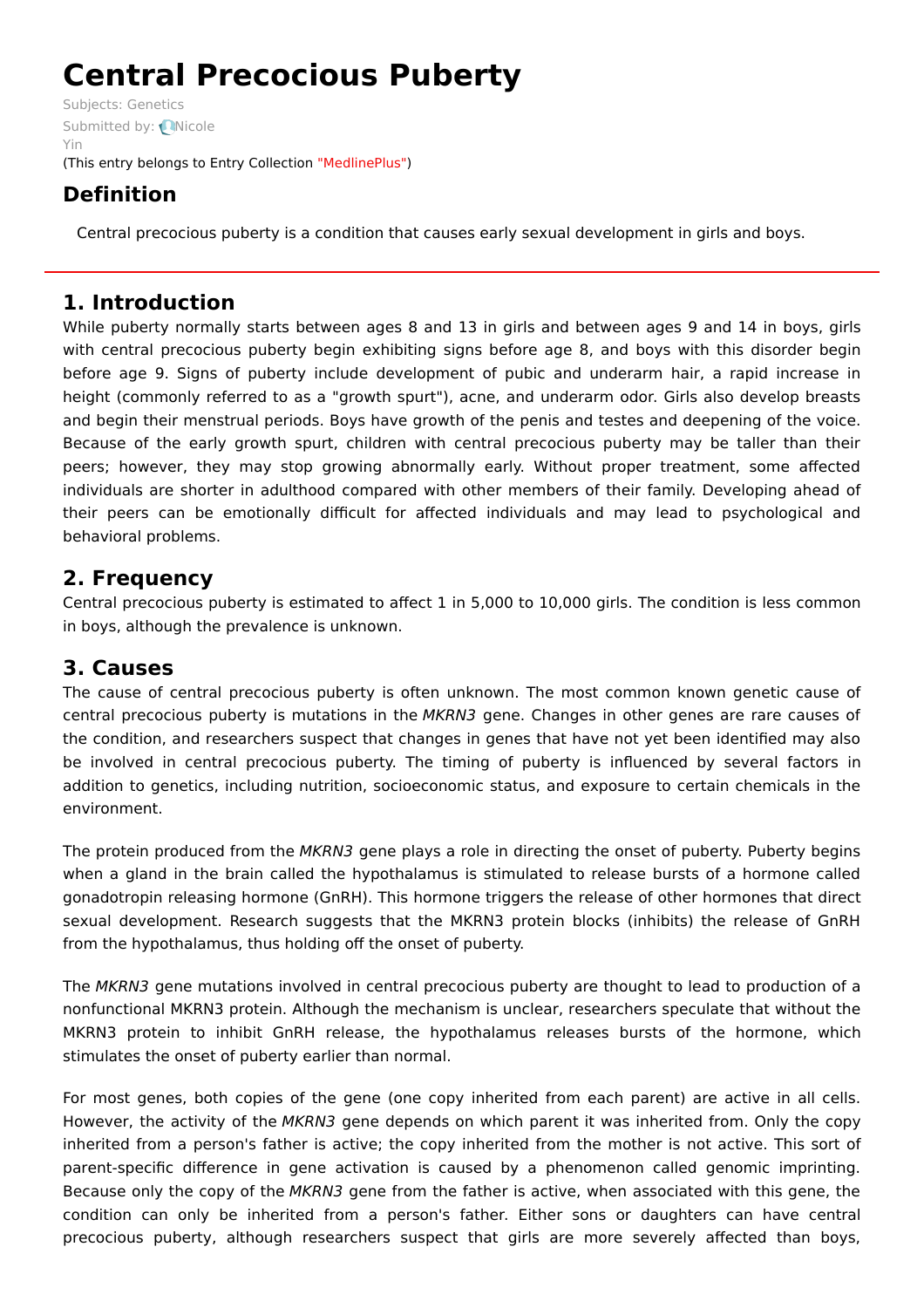because the onset of puberty is even earlier than normal in girls than in boys. Boys with an MKRN3 gene mutation inherited from their father may go through puberty at the lower limit of the normal age range, so the condition is not diagnosed.

#### **3.1. The Gene Associated with Central Precocious Puberty**

• MKRN3

#### **4. Inheritance**

Central precocious puberty follows an autosomal dominant pattern, which means one copy of the altered gene in each cell is sufficient to cause the disorder. When passed from parent to child, the condition is known as familial central precocious puberty. In familial cases associated with the MKRN3 gene, the mutation is inherited from the father. In many cases, the father is affected; however, he may be unaffected if he inherited the altered gene from his mother. A father may also be unaffected because some males with a mutation do not show signs of the condition. A father can pass the condition to his sons and daughters.

The condition can also occur in people with no family history of the disorder. These cases are called sporadic central precocious puberty. Some apparently sporadic cases are caused by MKRN3 gene mutations inherited from an unaffected father.

## **5. Other Names for This Condition**

- CPP
- gonadotropin-dependent precocious puberty

#### **References**

- 1. Abreu AP, Dauber A, Macedo DB, Noel SD, Brito VN, Gill JC, Cukier P, Thompson IR, Navarro VM, Gagliardi PC, Rodrigues T, Kochi C, Longui CA, Beckers D, deZegher F, Montenegro LR, Mendonca BB, Carroll RS, Hirschhorn JN, Latronico AC,Kaiser UB. Central precocious puberty caused by mutations in the imprinted geneMKRN3. N Engl J Med. 2013 Jun 27;368(26):2467-75. doi: 10.1056/NEJMoa1302160.
- 2. Abreu AP, Macedo DB, Brito VN, Kaiser UB, Latronico AC. A new pathway in thecontrol of the initiation of puberty: the MKRN3 gene. J Mol Endocrinol. 2015Jun;54(3):R131-9. doi: 10.1530/JME-14-0315. Review.
- 3. Dimitrova-Mladenova MS, Stefanova EM, Glushkova M, Todorova AP, Todorov T,Konstantinova MM, Kazakova K, Tincheva RS. Males with Paternally Inherited MKRN3 Mutations May Be Asymptomatic. J Pediatr. 2016 Dec;179:263- 265. doi:10.1016/j.jpeds.2016.08.065.
- 4. Macedo DB, Abreu AP, Reis AC, Montenegro LR, Dauber A, Beneduzzi D, Cukier P, Silveira LF, Teles MG, Carroll RS, Junior GG, Filho GG, Gucev Z, Arnhold IJ, deCastro M, Moreira AC, Martinelli CE Jr, Hirschhorn JN, Mendonca BB, Brito VN,Antonini SR, Kaiser UB, Latronico AC. Central precocious puberty that appears to be sporadic caused by paternally inherited mutations in the imprinted genemakorin ring finger 3. J Clin Endocrinol Metab. 2014 Jun;99(6):E1097-103. doi:10.1210/jc.2013-3126.
- 5. Neocleous V, Shammas C, Phelan MM, Nicolaou S, Phylactou LA, Skordis N. Insilico analysis of a novel MKRN3 missense mutation in familial central precociouspuberty. Clin Endocrinol (Oxf). 2016 Jan;84(1):80-4. doi: 10.1111/cen.12854.
- 6. Parent AS, Teilmann G, Juul A, Skakkebaek NE, Toppari J, Bourguignon JP. Thetiming of normal puberty and the age limits of sexual precocity: variationsaround the world, secular trends, and changes after migration. Endocr Rev. 2003Oct;24(5):668-93. Review.
- 7. Silveira LG, Noel SD, Silveira-Neto AP, Abreu AP, Brito VN, Santos MG, Bianco SD, Kuohung W, Xu S, Gryngarten M, Escobar ME, Arnhold IJ, Mendonca BB, KaiserUB, Latronico AC. Mutations of the KISS1 gene in disorders of puberty. J ClinEndocrinol Metab. 2010 May;95(5):2276-80. doi: 10.1210/jc.2009-2421.
- 8. Simon D, Ba I, Mekhail N, Ecosse E, Paulsen A, Zenaty D, Houang M, JesuranPerelroizen M, de Filippo GP, Salerno M, Simonin G, Reynaud R, Carel JC, Léger J,de Roux N. Mutations in the maternally imprinted gene MKRN3 are common infamilial central precocious puberty. Eur J Endocrinol. 2016 Jan;174(1):1-8. doi: 10.1530/EJE-15-0488.
- 9. Teles MG, Bianco SD, Brito VN, Trarbach EB, Kuohung W, Xu S, Seminara SB,Mendonca BB, Kaiser UB, Latronico AC. A GPR54-activating mutation in a patientwith central precocious puberty. N Engl J Med. 2008 Feb 14;358(7):709-15.